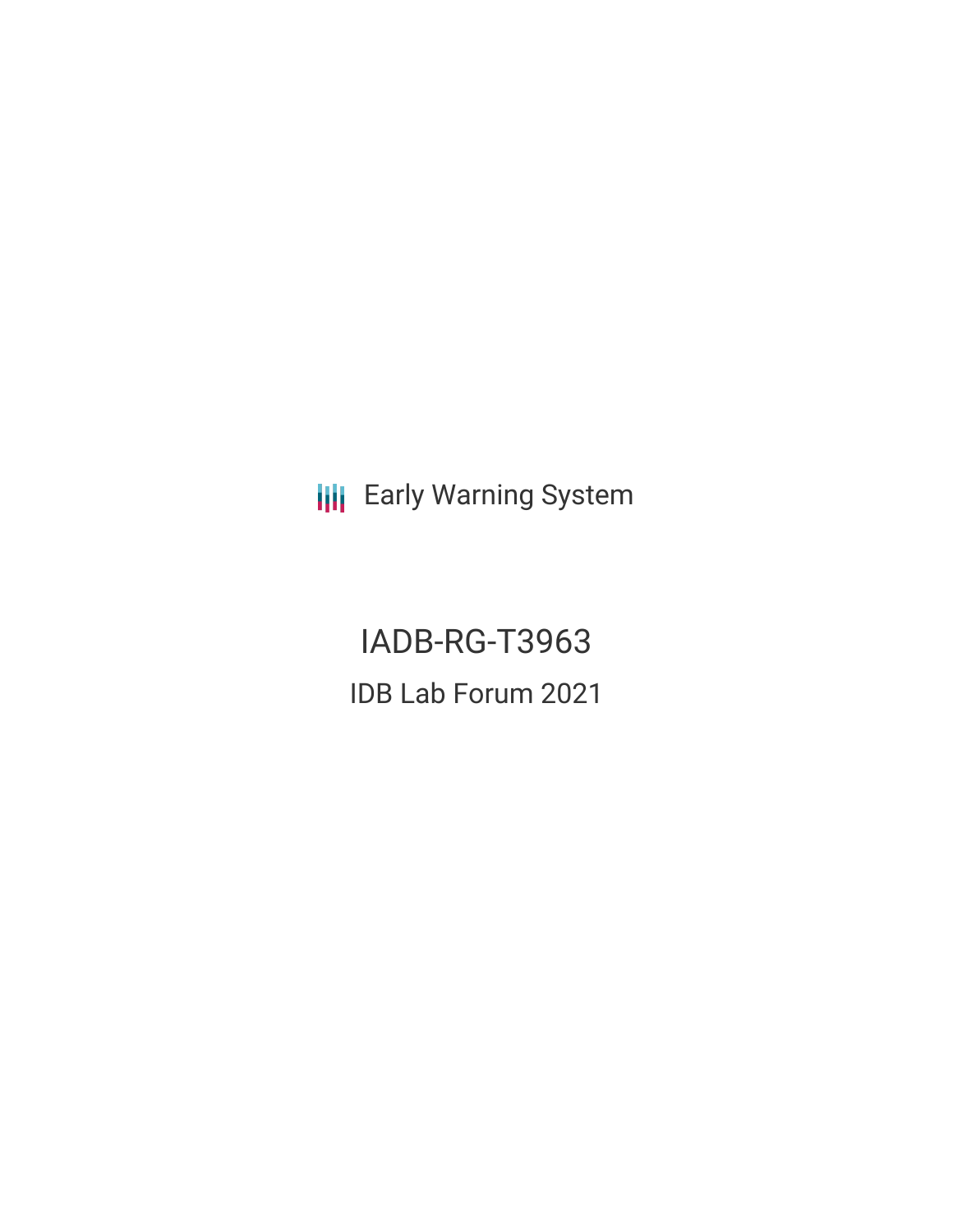

### **Quick Facts**

| <b>Financial Institutions</b>  | Inter-American Development Bank (IADB)             |
|--------------------------------|----------------------------------------------------|
| <b>Status</b>                  | Approved                                           |
| <b>Bank Risk Rating</b>        |                                                    |
| <b>Borrower</b>                | Regional                                           |
| <b>Sectors</b>                 | Finance, Industry and Trade, Technical Cooperation |
| <b>Investment Type(s)</b>      | Advisory Services, Grant                           |
| <b>Investment Amount (USD)</b> | \$0.96 million                                     |
| <b>Project Cost (USD)</b>      | $$0.96$ million                                    |
|                                |                                                    |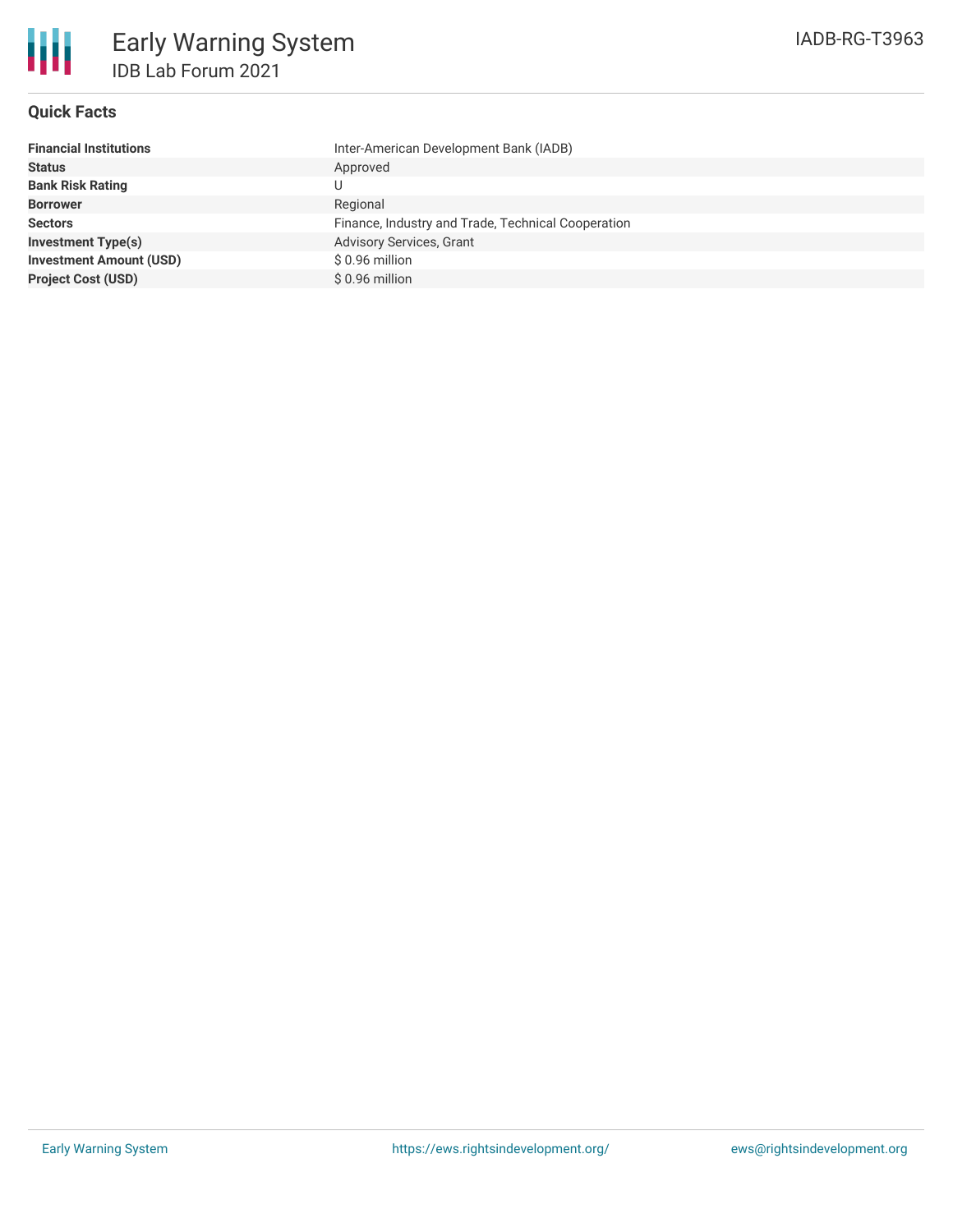

# **Project Description**

The objective of this project is to contribute to the dissemination of knowledge and best practices in MSMEs and the innovation and entrepreneurship ecosystem in Latin America and the Caribbean, through the organization of "IDB Lab Forum", and the preparation of related knowledge products to serve as a platform of dissemination and dialogue with partners and stakeholders.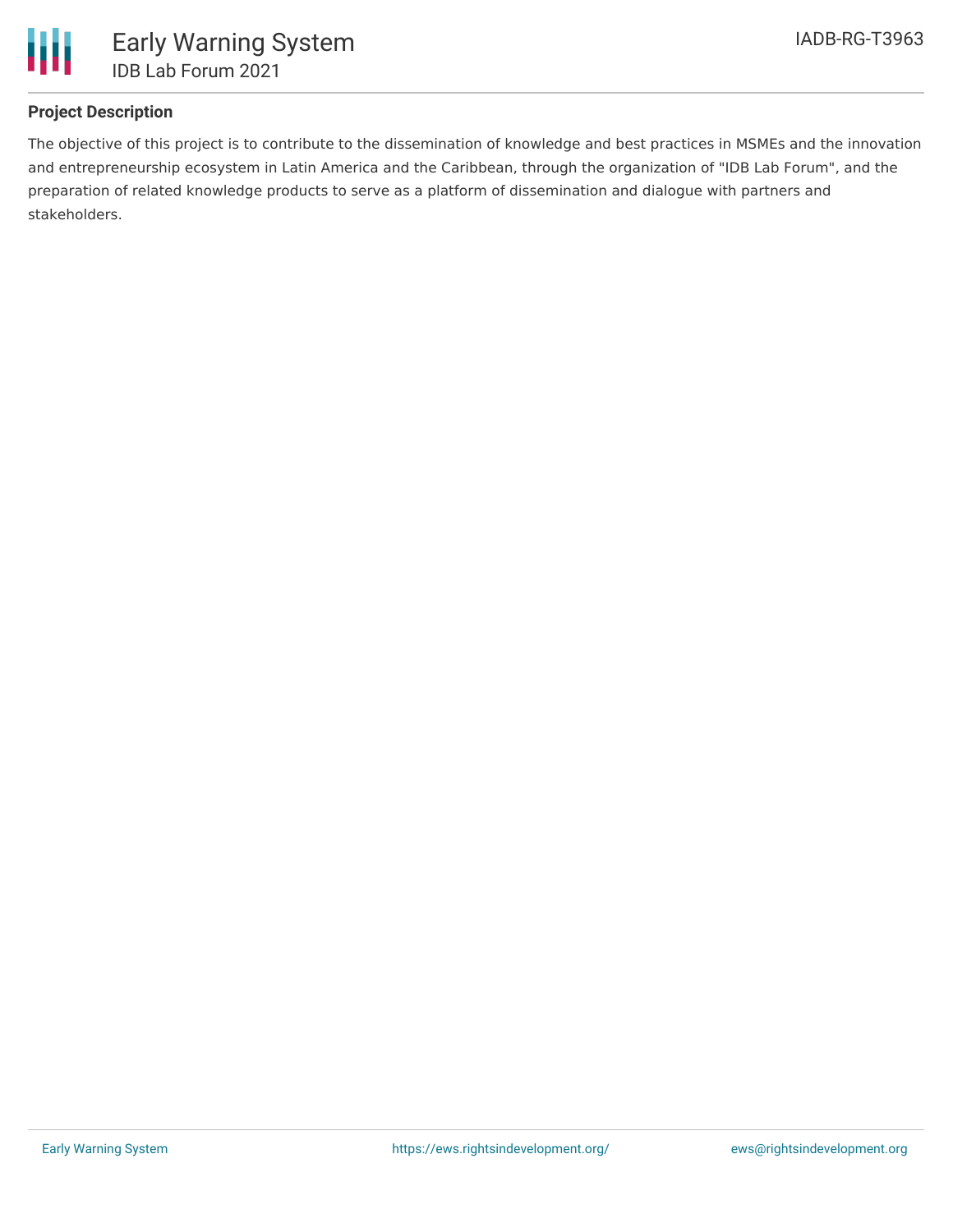## **Investment Description**

• Inter-American Development Bank (IADB)